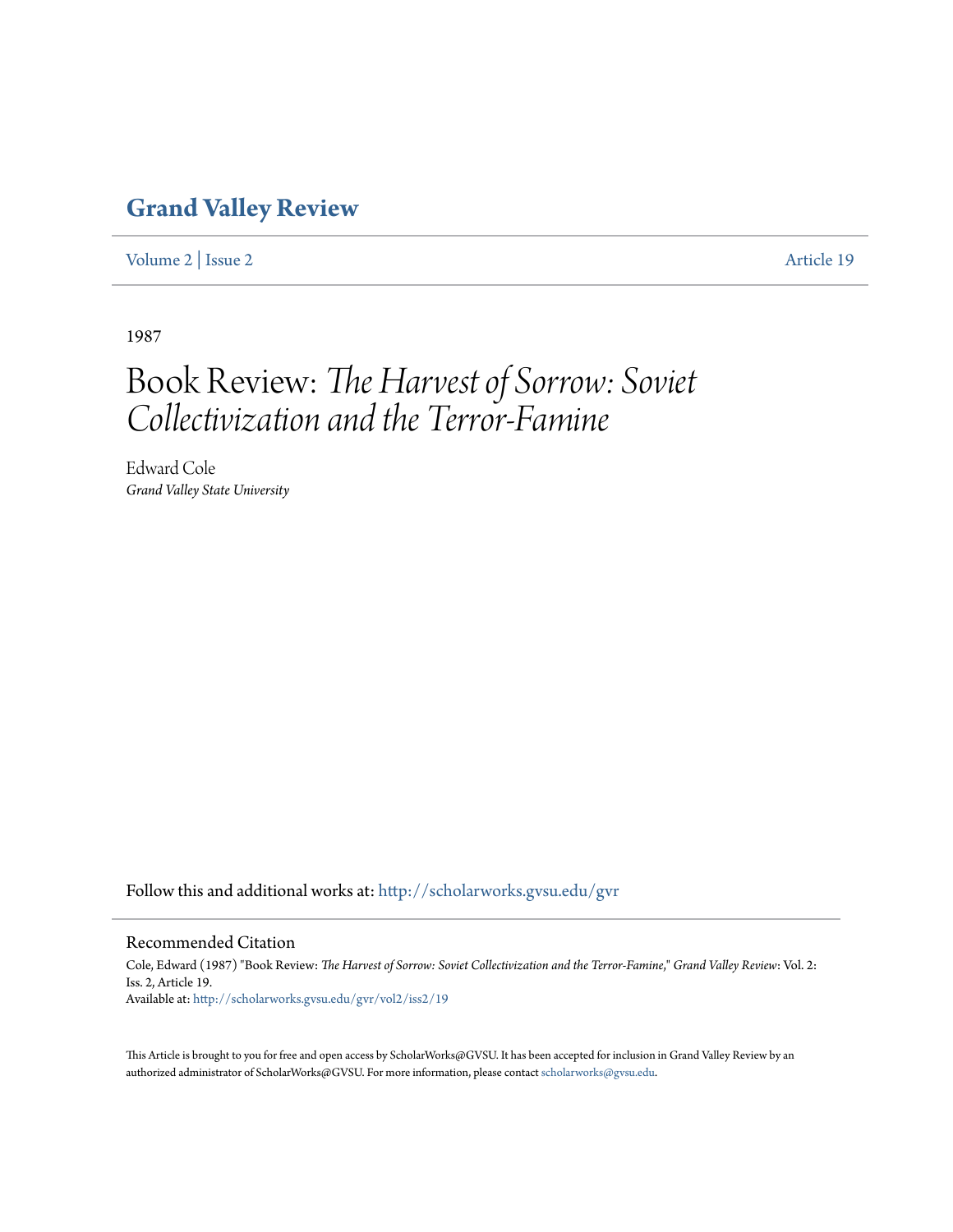## **The Harvest of Sorrow: Soviet Collectivization**  and the Terror-Famine

Robert Conquest, *The Harvest of Sorrow: Soviet Collectivization and the Terror-Famine.* Oxford: University Press, 1986.

The weather had been beautiful, and the regime's project of liquidating small-scale peasant agriculture in favor of the more productive collective farm was complete. But something was terribly wrong in the Ukraine, the breadbasket of the Soviet Union. Ivan Stadnyuk described it in retrospect:

The early autumn of of 1932 in Kokhanivka was not the same as other autumns. There were no pumpkins hanging their weary heads down the wattle fences to the street. There were no wheat and ripe ears left on the stubbles for the hens. The reeking smoke of home-distilled vodka did not belch from the chimneys of the huts. Nor were other signs visible that normally betokened the quiet flow

of peasant life and the calm expectation of winter that comes with prosperity. After the cadres and activists made off with the final, devastating, forced grain requisition, the Ukrainian men slaughtered their livestock down to the last cow and pig. Yet their horses they did not kill, but freed. They did not release the horses with any thoughts of recapture in the spring, for without seed there would be no planting, but because the beasts had shared in the hopeless labor of the past year. Soon the steppes of the dying Ukraine thundered to the hooves of great herds of liberated horses.

Where their men had failed, the Ukrainian women often succeeded. Not since the ancient fables of the Amazons had anyone imagined anything like the fury of the *banski bunty,* the women's rebellions, which overcame the resistance of the most hardened police soldiery, the cruelest activists. Yet in the end the greatest and noblest acts of these peasant women were those of love and martyrdom, of seeing their emaciated families out of this life, of dying in the streets of pitiless towns, their arms embracing their last living babes.

There are many such moving tales to be gleaned from the pages of Robert Conquest's *Harvest of Sorrow,* arguably the most important book of modern history published in the past year. As its title indicates, this is not a book for the sentimental, or for those who prefer to forget or ignore the basic realities of the Soviet Union.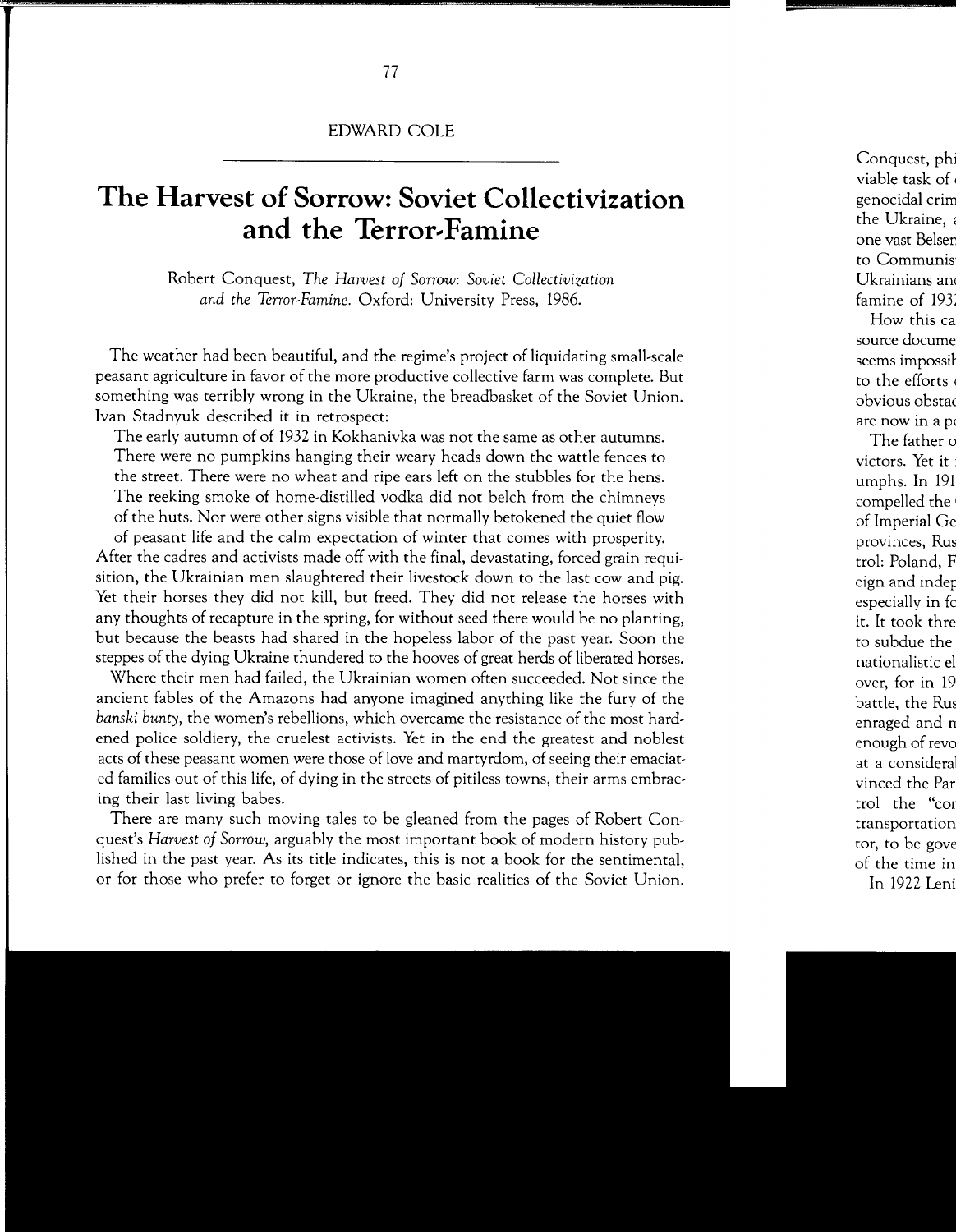Conquest, philosopher and poet, but above all, historian, has set himself the unenviable task of explaining and judging what many consider to have been the greatest genocidal crime of our tormented century. For, in the author's words, fifty years ago, the Ukraine, a nation larger than Germany and as populous as France, "Was like one vast Belsen?' Of the, conservatively estimated, 11 million peasant deaths attributable to Communist policies between 1930 and 1937, at least 7 million were suffered by Ukrainians and their immediate neighbors as a result of the deliberate, state-sponsored . famine of 1932-1934.

How this came to be, why it happened, is a question of such magnitude, and its source documents, understandably, so well guarded, that the task of answering it almost seems impossible. And to be sure, few have felt equal to the task. Nevertheless, thanks to the efforts of a handful of devoted scholars working, not only to surmount the obvious obstacles, but also against the current of mainstream academic prejudice, we are now in a position to attempt meaningful explanation of this terrible phenomenon.

The father of the Soviet Union, V. I. Lenin, is represented as one of history's great victors. Yet it is often forgotten that he had to pay heavy prices for most of his triumphs. In 1918, in order to live to fight another day, Lenin, by sheer force of will, compelled the Communist Party to surrender the greatest part of Russia into the hands of Imperial Germany by means of the Treaty of Brest-Litovsk. And, one by one, vast provinces, Russia's most European and most productive, tore free from Soviet control: Poland, Finland, the Baltic States, and the Ukraine declared themselves sovereign and independent. Of these lost provinces, the Ukraine, rich in all resources, but especially in food, proved to be vital to Soviet survival, and Lenin never gave up on it. It took three major political and military campaigns before the Kremlin was able to subdue the Ukrainians, and in the end Lenin had to allow ascendancy to native, nationalistic elements within the Ukrainian Communist Party. But his trials were not over, for in 1921, after having defeated all their political opponents on the field of battle, the Russian Communists were threatened by destruction at the hands of an enraged and militant peasantry, some 80% of the population, who at last had had enough of revolutionary utopianism and brutality. Again, Lenin saved the day, though at a considerable personal and political price. Expending his last energies, he convinced the Party to adopt the New Economic Policy, or N.E.P.: the Party would control the "commanding heights" of the economy (heavy industry, banking, transportation, foreign trade, etc.), leaving the rest, and in particular the peasant sector, to be governed by the detestable workings of the free market. A Party theorist of the time insightfully labelled the compromise "the peasant Brest-Litovsk?'

In 1922 Lenin suffered the first of a fatal series of strokes which deprived the Party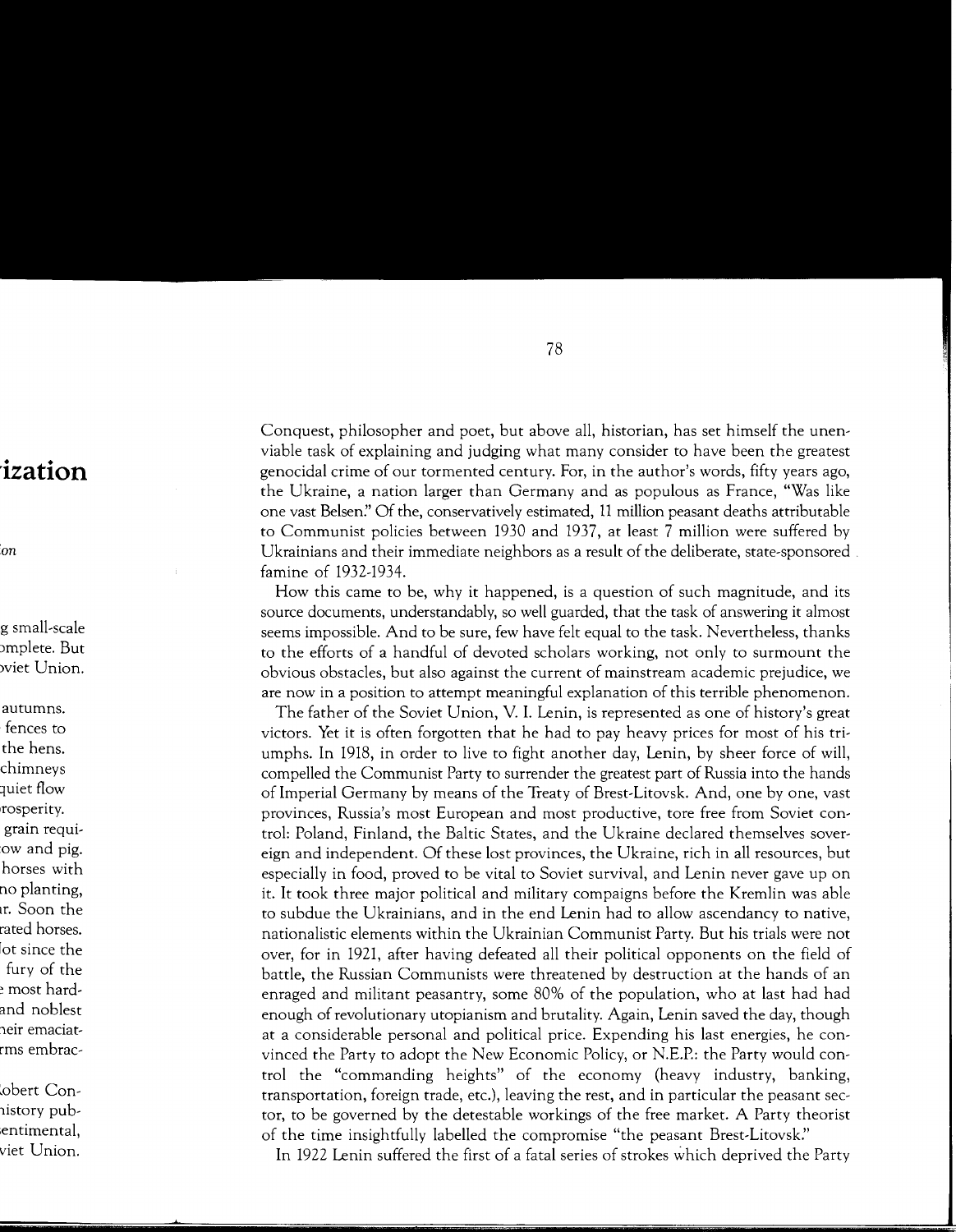of his leadership (he died in 1924). He bequeathed to Russia a Party and a government dominated by a weird collection of opportunists and intellectuals, espousing, amid a sea of peasants, an urban, industrial ideology. For the better part of the next decade, while the sinister Josef Stalin maneuvered himself to supreme power, the Party governed Russia like the nervous command of a mutinous ship. They loathed and feared the "rural idiots" (Marx's term) who made up their country, and above all, they hated and distrusted the semi-autonomous Soviet Ukraine. Stalin's great insight was that, once his grip on power was secure, his Party of neurotic ideologues and frustrated activists was more than ready for all-out, frenzied attack on rural idiocy, especially the rural idiocy which was the life of the peasant Ukraine.

There is simply no better way of telling what happened next than to hand the reader Conquest's book. In chapter after chapter, the complex weave of ideological psychopathy, ancient nationalistic hatred, and moral collapse is unravelled and then rewoven into a tapestry of terror and lasting historical consequence. This is not to say that everything in *Harvest of Sorrow* is a new discovery, for most of what Conquest describes, including the western reaction to the famine, was the subject of a brilliant series df articles written more than two decades ago by Dana G. Dalrymple. Conquest's study is an interpretative work rather than an exploration, and its chief accomplishment is his persuasive argument that although the Terror-Famine was related to collectivization and dekulakization, it was really a separate phenomenon: a ruthless and largely successful war to destroy, by man-made famine, the agricultural way of life and the Ukranian nation which was its embodiment.

No book attempting such an enormous task in some 350 pages could cover everything to everyone's satisfaction, although by means of a superbly disciplined prose, devoid of the rhetoric of outrage which must have been boiling in his heart, Conquest has very nearly succeeded. To be sure, something would have been gained by noting the irony of a tourist boom which brought the greatest prewar flood of Western visitors to the Soviet Union precisely at the time of the Terror-Famine, or by some attention to American farm journals which complained bitterly of Soviet grain-dumping on the world market at the very time some 7 million were starving to death in the exporting nation. But taken together with his previous classic account of Stalin's purges *(The Great* Terror), Conquest's latest study completes an interpretation of early Soviet history which many will find persuasive. In greater clarity than ever before, one sees why the Marxist god not only failed, but came to eat its children, and finally, itself.

The thoughtful reader of *Harvest of Sorrow* will, without fail, notice dreadful similarities between Communism's greatest crime and that of National Socialism, and it is difficult to avoid the thought that the fault lay not with any particular ideology, but with